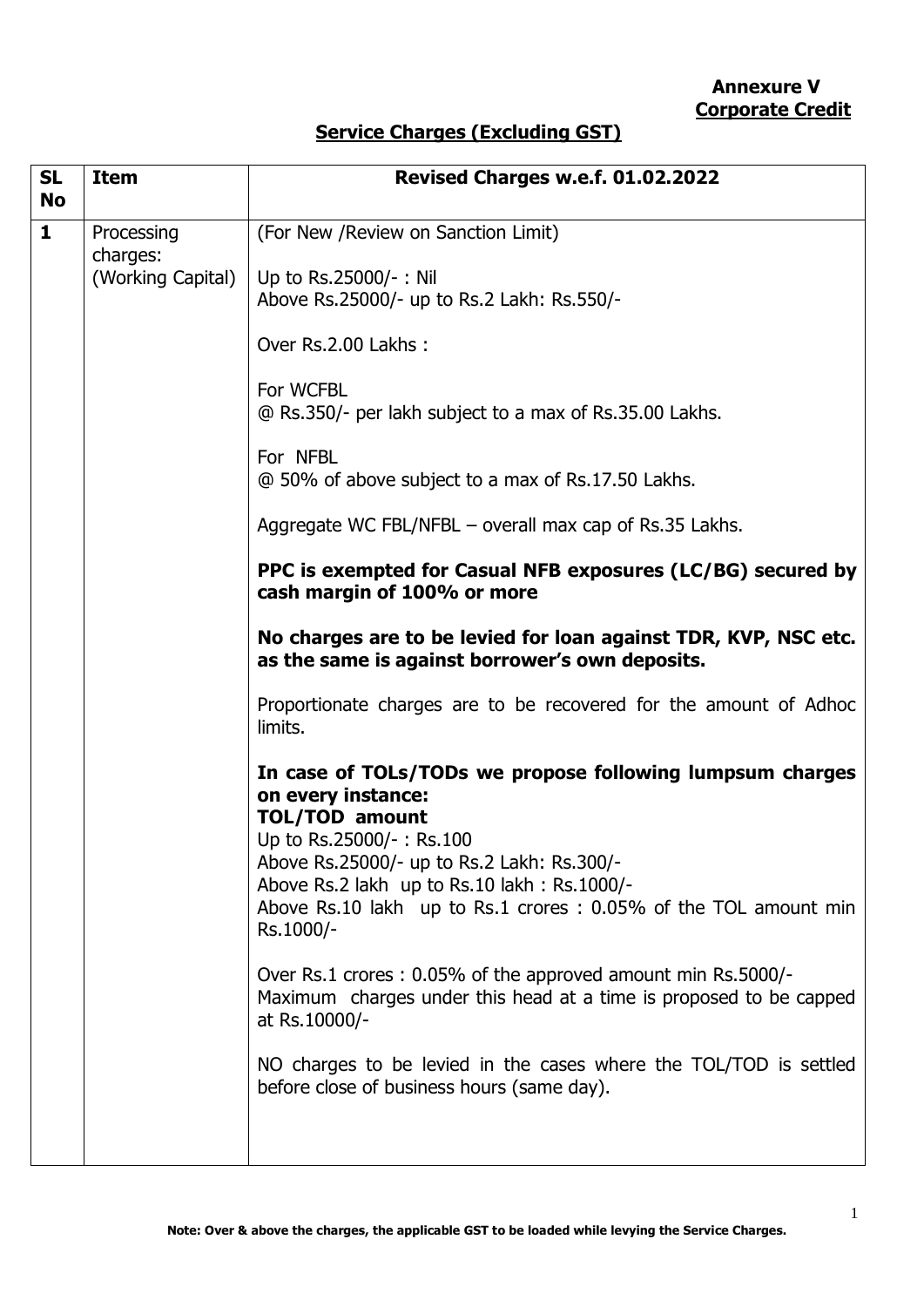| $\overline{2}$                                                                    | Processing                           | Up to 25000/- NIL                                                                        |  |
|-----------------------------------------------------------------------------------|--------------------------------------|------------------------------------------------------------------------------------------|--|
|                                                                                   | charges                              | Above Rs.25000/- to 2 lakhs Rs.500/-                                                     |  |
|                                                                                   | (Term Loan) :                        |                                                                                          |  |
|                                                                                   | (For                                 | For project related loans and medium term / long term loans                              |  |
|                                                                                   | New/Additional                       |                                                                                          |  |
|                                                                                   | limits)                              | Up to Rs.50 Cr - 1.25%                                                                   |  |
|                                                                                   |                                      | >Rs.50 Cr to Rs.100 Cr - 1.00% minimum Rs.62.50 Lakhs.                                   |  |
|                                                                                   |                                      |                                                                                          |  |
|                                                                                   |                                      | > Rs.100 Crores - 0.75%                                                                  |  |
|                                                                                   |                                      | Min. Rs.100 Lakhs and Max. 200 Lakhs.                                                    |  |
|                                                                                   |                                      |                                                                                          |  |
|                                                                                   |                                      | For Demand Loan( 1yr.to 3 year)                                                          |  |
|                                                                                   |                                      | Up to Rs.25 Crores $-1\%$ Maximum Rs.20 lakhs                                            |  |
|                                                                                   |                                      | >Rs.25 Crores-0.80% Maximum Rs.40 lakhs.                                                 |  |
|                                                                                   |                                      |                                                                                          |  |
|                                                                                   |                                      | No PPC is to be charged for the WCDLs which are getting rolled                           |  |
|                                                                                   |                                      | over under Loan Delivery System for Credit.                                              |  |
|                                                                                   |                                      |                                                                                          |  |
|                                                                                   |                                      | For Short Term Loans whose maturity is not exceeding one year                            |  |
|                                                                                   |                                      | Loan Up to Rs.25 Crs: $@1\%$ Rs.12.00 Lakh maximum                                       |  |
| $\overline{\mathbf{3}}$                                                           |                                      | Loan more than Rs.25 Crs.: @ 1% Rs.25.00 Lakhs maximum.                                  |  |
|                                                                                   | Annual Review of                     | Rs.100/- per lakh or part thereof<br>Max. Rs.7.50 lakhs                                  |  |
|                                                                                   | <b>Term</b><br>Loans<br>those        |                                                                                          |  |
|                                                                                   | <u>including</u><br>above Rs.5 crore | (above charges are also applicable for short term and corporate loan)                    |  |
|                                                                                   |                                      |                                                                                          |  |
|                                                                                   | For all centres                      |                                                                                          |  |
| 4                                                                                 | <b>Charges</b><br>for                | - Up to 50 Crs- 0.05%, Min Rs10,000, Max 2,00,000/-                                      |  |
|                                                                                   | amendment/                           | - Above 50 Crs                                                                           |  |
| modifications                                                                     |                                      | $0.04\%$ , Min 2,00,000/-                                                                |  |
|                                                                                   | sanctioned<br><b>of</b>              | Max 5,00,000/-                                                                           |  |
| terms                                                                             |                                      |                                                                                          |  |
| 5                                                                                 |                                      | <b>Revalidation of</b> $ a $ Working Capital - 25% of the applicable processing charges. |  |
|                                                                                   | sanction                             | b) Term Loan - 25% of the applicable upfront charges.                                    |  |
|                                                                                   |                                      |                                                                                          |  |
|                                                                                   |                                      | Note; Revalidation charges are additional to normal processing charges.                  |  |
|                                                                                   |                                      | The Processing charges should be recovered before submitting the<br>revalidation.        |  |
| 6                                                                                 | <b>Lead</b><br><b>Bank</b>           | Up to 100 Cr:                                                                            |  |
|                                                                                   | <b>Charges</b>                       |                                                                                          |  |
| (to be charged<br>@0.40% min Rs.5.00 lakhs and max Rs.40 lakhs<br>slab-wise<br>on |                                      |                                                                                          |  |
|                                                                                   |                                      |                                                                                          |  |
|                                                                                   | <b>basis on WCFBL</b>                | Above Rs, 100 Cr                                                                         |  |
|                                                                                   | <b>NFBL</b> for<br>and               | Rs.40 lakhs $+$ 0.35% of limits over Rs.100 Cr Max of Rs.50 lakhs.                       |  |
|                                                                                   | the                                  |                                                                                          |  |
|                                                                                   | consortium)                          | Note:                                                                                    |  |
|                                                                                   |                                      | Lead Bank Charges will be recovered for Term Loan also, in addition to                   |  |
|                                                                                   |                                      | processing charges at a flat rate as under for:                                          |  |
|                                                                                   |                                      | Up to Rs.100 Crs.: Rs.7.50 Lakhs                                                         |  |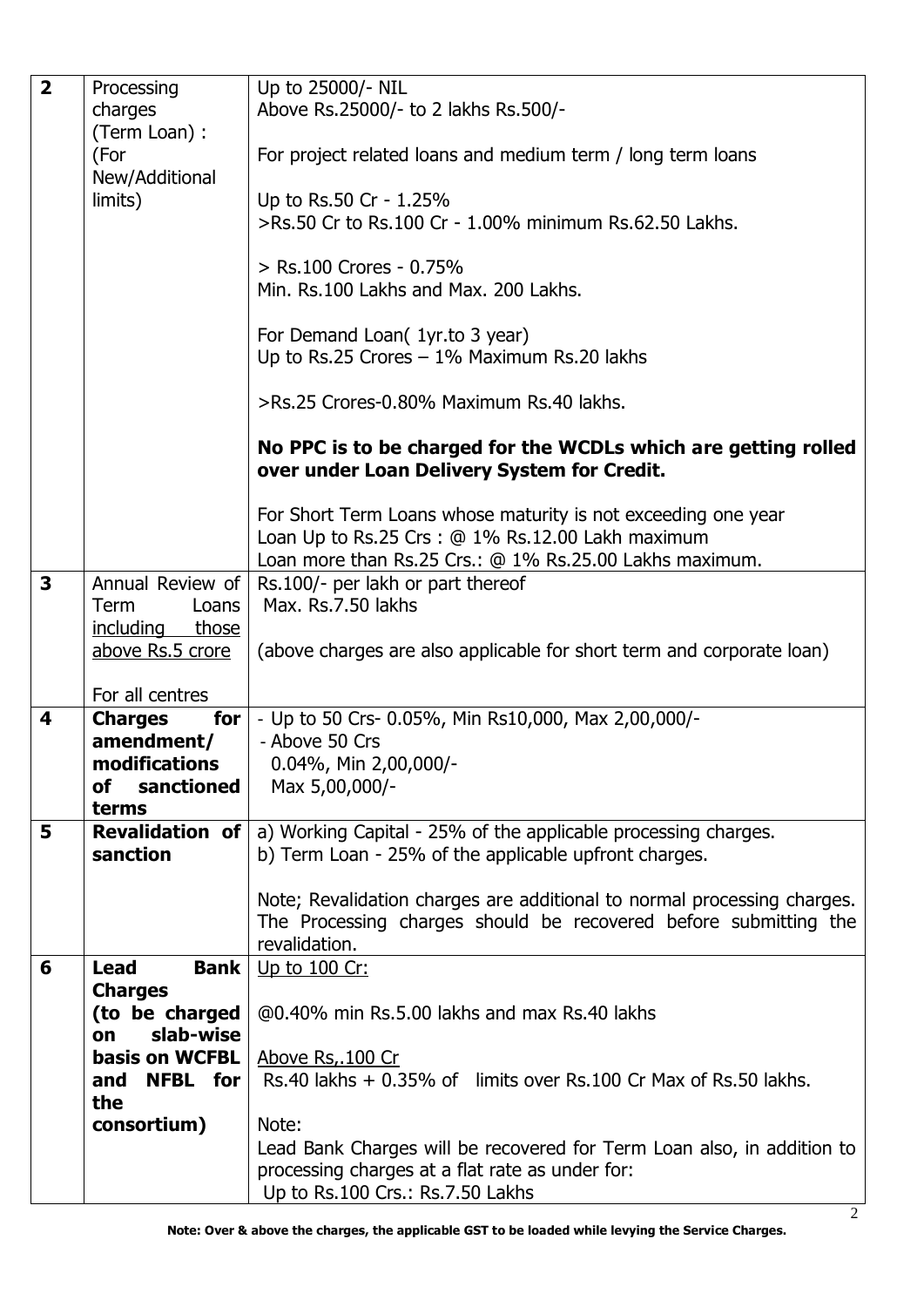|                         |                            | Above Rs.100 Crs.: Rs.15.00 Lakhs.                                                                                                                                                                                                                                                                                                                                                                                                                                                                                                                                                                                                                                                                                                 |  |  |  |
|-------------------------|----------------------------|------------------------------------------------------------------------------------------------------------------------------------------------------------------------------------------------------------------------------------------------------------------------------------------------------------------------------------------------------------------------------------------------------------------------------------------------------------------------------------------------------------------------------------------------------------------------------------------------------------------------------------------------------------------------------------------------------------------------------------|--|--|--|
|                         |                            | Lead Bank Charges for Term Loan shall be recoverable at the time of<br>original assessment and not on subsequent annual review pertaining to<br>same Term Ioan. In case of appraisal of Term Loan, Lead Bank Charges<br>to be recovered.<br>(HO BC 94/99 dated 29.08.2000)<br>In case of consortium accounts, where we are the Lead Bank, we<br>recover Lead Bank Charges annually for the entire limit for assessed<br>services rendered which includes assessment of limits, recovery of<br>Credit. Processing charges is to be done for the limits availed from us in<br>subsequent reviews.<br>Where we are only a member of consortium, we shall levy our<br>processing charges at every annual date of review of the limits. |  |  |  |
|                         |                            |                                                                                                                                                                                                                                                                                                                                                                                                                                                                                                                                                                                                                                                                                                                                    |  |  |  |
| $\overline{\mathbf{z}}$ | Fee for opening            | <b>Where:</b>                                                                                                                                                                                                                                                                                                                                                                                                                                                                                                                                                                                                                                                                                                                      |  |  |  |
|                         | /operating<br>Escrow / TRA | a)<br>We are lead bank: NIL Charges                                                                                                                                                                                                                                                                                                                                                                                                                                                                                                                                                                                                                                                                                                |  |  |  |
|                         | A/Cs. (Trust &             | b)<br>We are not Lead Bank:-                                                                                                                                                                                                                                                                                                                                                                                                                                                                                                                                                                                                                                                                                                       |  |  |  |
|                         | <b>Retention A/c.)</b>     | <b>Our share in limits:</b>                                                                                                                                                                                                                                                                                                                                                                                                                                                                                                                                                                                                                                                                                                        |  |  |  |
|                         |                            | Upto Rs.5 cr. - Rs.1 Lakh                                                                                                                                                                                                                                                                                                                                                                                                                                                                                                                                                                                                                                                                                                          |  |  |  |
|                         |                            | Above Rs.5 cr and upto Rs.10 cr. $-$ Rs.2 Lakh                                                                                                                                                                                                                                                                                                                                                                                                                                                                                                                                                                                                                                                                                     |  |  |  |
|                         |                            | Above Rs.10 Cr. - Rs.5 Lakh                                                                                                                                                                                                                                                                                                                                                                                                                                                                                                                                                                                                                                                                                                        |  |  |  |
|                         |                            | The captioned charges are applicable for opening/ pertaining ESCROW/<br>TRA $A/Cs$ (Trust & Retention $A/C$ ) to be recovered per annum.<br>Periodicity of collection of above fees is annual.                                                                                                                                                                                                                                                                                                                                                                                                                                                                                                                                     |  |  |  |
| 8                       | <b>Documentation</b>       | At Flat Rate                                                                                                                                                                                                                                                                                                                                                                                                                                                                                                                                                                                                                                                                                                                       |  |  |  |
| charges                 |                            | $\triangleright$ Up to Rs.20 Lakhs Rs.5000/-<br>> Above Rs.20 Lakhs up to Rs.2.00 Crores Rs.15,000/-<br>> Above Rs.2.00 Crores Rs.50,000/-                                                                                                                                                                                                                                                                                                                                                                                                                                                                                                                                                                                         |  |  |  |
|                         |                            | <b>Or</b>                                                                                                                                                                                                                                                                                                                                                                                                                                                                                                                                                                                                                                                                                                                          |  |  |  |
|                         |                            | Actual charges in case of charges paid to Security Trustee.                                                                                                                                                                                                                                                                                                                                                                                                                                                                                                                                                                                                                                                                        |  |  |  |
|                         |                            | No documentation charges would be applicable for Adhoc limits,<br>however actual expenses if any to be recovered.                                                                                                                                                                                                                                                                                                                                                                                                                                                                                                                                                                                                                  |  |  |  |
|                         |                            | Documentation charges are also not recoverable for the Loan TDR<br>and/or paper security.                                                                                                                                                                                                                                                                                                                                                                                                                                                                                                                                                                                                                                          |  |  |  |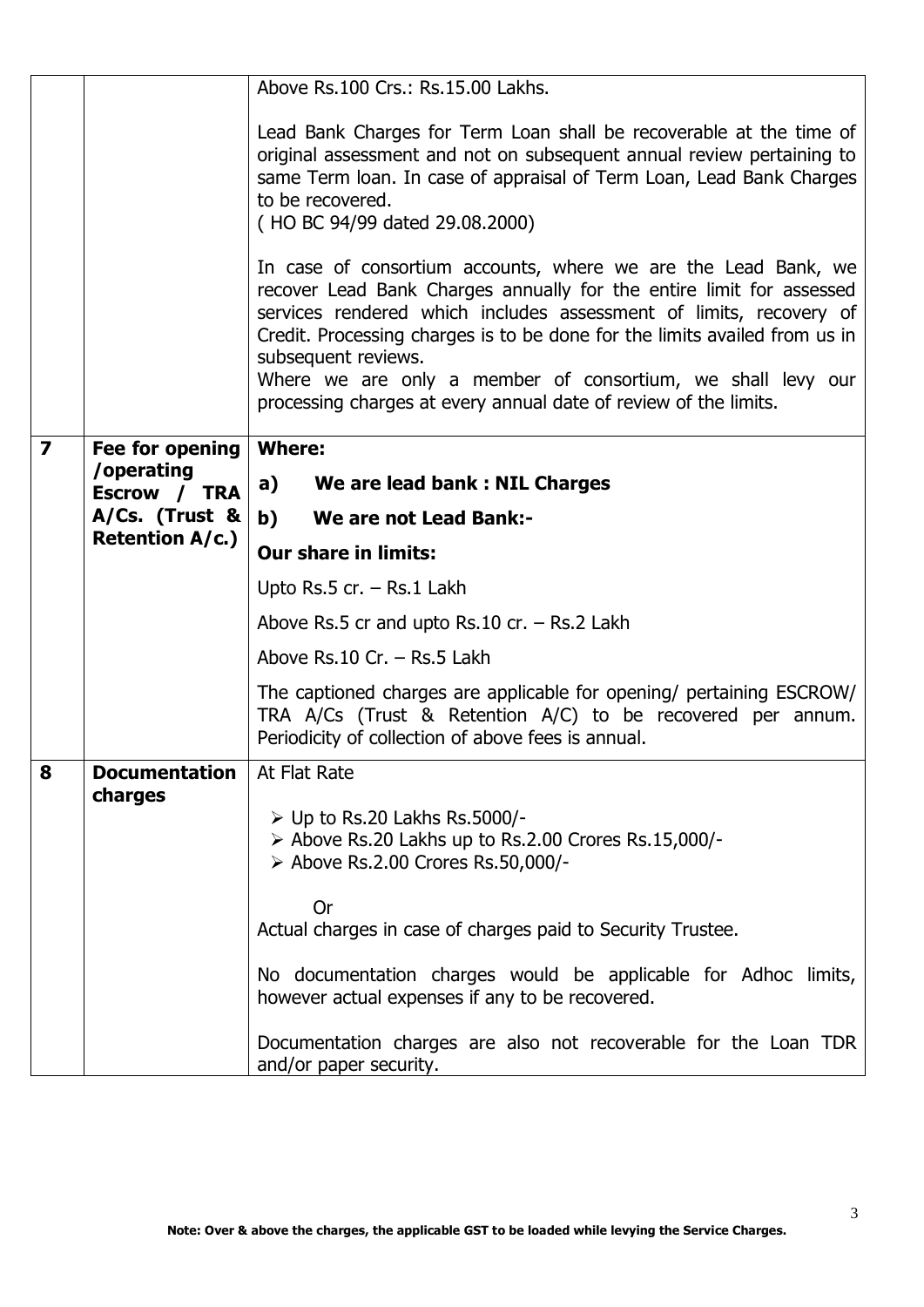| 9  | <b>Inspection</b>                                                                                                                                       | ≻ Up to Rs.25,000/-: Nil                                                                                                       |  |
|----|---------------------------------------------------------------------------------------------------------------------------------------------------------|--------------------------------------------------------------------------------------------------------------------------------|--|
|    | <b>Charges</b>                                                                                                                                          | ▶ Over Rs.25,000/- & up to Rs.2 lacs: Rs.500/-                                                                                 |  |
|    |                                                                                                                                                         |                                                                                                                                |  |
|    |                                                                                                                                                         | $\triangleright$ Above 2 Lakhs up to Rs.1 Crore – Rs.2,500/- (Per visit) + actual<br>expenses.                                 |  |
|    |                                                                                                                                                         | $\triangleright$ Above Rs.1.00 Crores up to Rs.10 Crore- Rs.5000/- (per visit) +<br>actual expenses.                           |  |
|    |                                                                                                                                                         | $\triangleright$ Above Rs.10.00 Crores- Rs.10,000/- (per visit) + actual expenses.                                             |  |
| 10 | Nil.<br><b>Charges</b><br>for<br>supplying<br>However, out of pocket expenses in excess of Rs.25/- to be recovered.<br>copies<br><b>of</b><br>documents |                                                                                                                                |  |
| 11 | <b>Charges</b><br>for<br>pledge<br>godowns                                                                                                              | Rs.500/- per occasion of pledge or delivery plus recovery of out of<br>pocket expenses.                                        |  |
| 12 | <b>Prepayment</b>                                                                                                                                       | 1% of outstanding liabilities.                                                                                                 |  |
|    | charges<br>on                                                                                                                                           |                                                                                                                                |  |
|    | <b>Term Loan</b>                                                                                                                                        | Note: Prepayment upto 25% of outstanding amount should not                                                                     |  |
| 13 | <b>Adhoc</b>                                                                                                                                            | be treated as prepayment of term loan.<br>0.15% of interchangeable amount subject to minimum Rs.1000/- and                     |  |
|    | <b>Interchange</b>                                                                                                                                      | maximum Rs.15000/-                                                                                                             |  |
|    | ability between                                                                                                                                         |                                                                                                                                |  |
|    | different credit                                                                                                                                        |                                                                                                                                |  |
|    | <b>facilities</b>                                                                                                                                       |                                                                                                                                |  |
| 14 | <b>Non/Delayed</b>                                                                                                                                      | Penal interest @ 1% p.a. for the delayed period                                                                                |  |
|    | submission<br><b>of</b>                                                                                                                                 |                                                                                                                                |  |
|    | <b>Stock</b><br>/Book<br><b>Debt</b>                                                                                                                    |                                                                                                                                |  |
|    | <b>Statements as</b>                                                                                                                                    |                                                                                                                                |  |
|    | per stipulation                                                                                                                                         |                                                                                                                                |  |
|    | in sanction                                                                                                                                             |                                                                                                                                |  |
|    | (HO<br><b>BC</b><br>97/103                                                                                                                              |                                                                                                                                |  |
| 15 | dated 22.10.2003)<br><b>Audited</b>                                                                                                                     | Audited financial statements of the firm/Company within 6 months from                                                          |  |
|    | <b>Financial</b>                                                                                                                                        | closure of financial year or as approved by IT Department for the                                                              |  |
|    | <b>Statements</b><br>of l                                                                                                                               | relevant year.                                                                                                                 |  |
|    | Company,<br>the                                                                                                                                         | Any delay in submitting these audited financial statements without our                                                         |  |
|    | wherever                                                                                                                                                | specific approval will attract penal interest @1% p.a.                                                                         |  |
|    | applicable.                                                                                                                                             |                                                                                                                                |  |
|    | (HO<br>97/103<br>BC<br>dated 22.10.2003)                                                                                                                | For listed companies, the above penal provision would be<br>applicable, if the audited financials are not filed with the stock |  |
|    |                                                                                                                                                         | exchange as per SEBI requirements/listing agreement.                                                                           |  |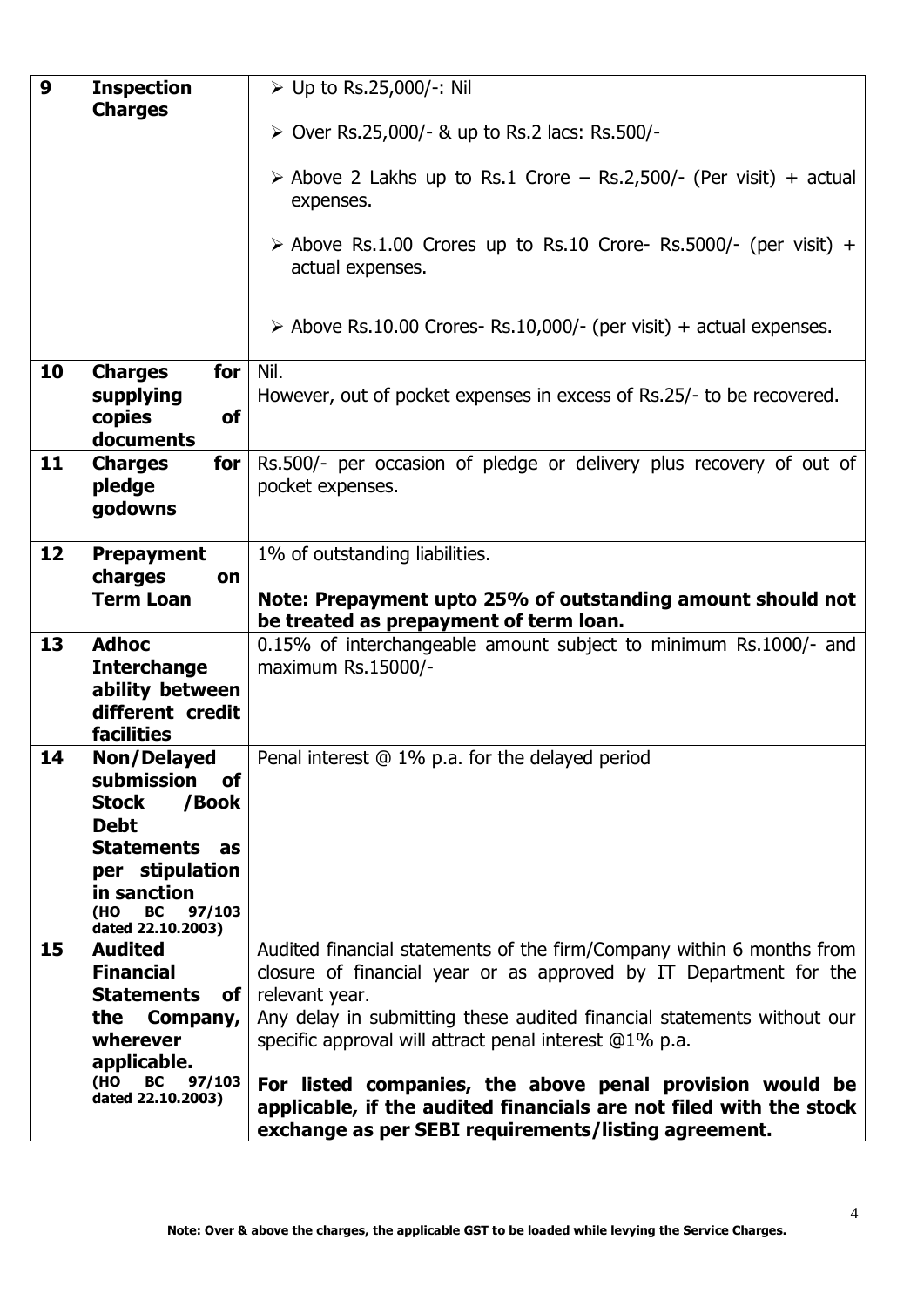| 16 | <b>Commitment &amp;</b>              |                            |                                                                                          |
|----|--------------------------------------|----------------------------|------------------------------------------------------------------------------------------|
|    | <b>Usance</b>                        | <b>Borrower</b>            | <b>Revised charges</b>                                                                   |
| A) | <b>Charges</b>                       | account                    |                                                                                          |
|    | in opening<br>of                     | with<br>credit             |                                                                                          |
|    | <b>Letter of Credit</b><br>(Inland): | rating                     |                                                                                          |
|    |                                      | $A1 +$                     | Usance up to 7 days $-0.15%$                                                             |
|    |                                      |                            | Usance from 7 days to 3 months $-0.25\%$                                                 |
|    |                                      |                            | Usance beyond 3 months $-0.25% + 0.125%$ p.m.<br>beyond 3 months                         |
|    |                                      |                            | Commitment charges $-0.15%$<br>per quarter or part thereof                               |
|    |                                      | A1                         | Usance up to 7 days $-0.20\%$                                                            |
|    |                                      |                            |                                                                                          |
|    |                                      |                            | Usance from 7 days to 3 months $-0.35\%$                                                 |
|    |                                      |                            | Usance beyond 3 months $-0.35% + 0.15%$ p.m. beyond 3<br>months                          |
|    |                                      |                            | Commitment charges $-0.20%$ per quarter or part thereof                                  |
|    |                                      | A2                         | Usance up to 7 days $-0.225\%$                                                           |
|    |                                      |                            |                                                                                          |
|    |                                      |                            | Usance from 7 days to 3 months $-0.40\%$                                                 |
|    |                                      |                            | Usance beyond 3 months $-0.40\% + 0.20\%$ p.m. beyond 3<br>months                        |
|    |                                      |                            | Commitment charges $-0.225%$ per quarter or part thereof                                 |
|    |                                      | A3                         | Usance up to 7 days $-0.25%$                                                             |
|    |                                      |                            |                                                                                          |
|    |                                      |                            | Usance from 7 days to 3 months $-0.45\%$                                                 |
|    |                                      |                            | Usance beyond 3 months $-0.45% + 0.225%$ p.m. beyond<br>3 months                         |
|    |                                      |                            |                                                                                          |
|    |                                      | A4 & D                     | Commitment charges $-0.25%$ per quarter or part thereof<br>Usance up to 7 days $-0.30\%$ |
|    |                                      | and<br>unrated<br>accounts | Usance from 7 days to 3 months $-0.50\%$                                                 |
|    |                                      |                            | Usance beyond 3 months - $0.50\% + 0.25\%$ p.m. beyond 3<br>months                       |
|    |                                      |                            | Commitment charges $-$ 0.30% per quarter or part thereof                                 |
|    |                                      |                            | Commitment charges $-0.30\%$ per quarter or part thereof                                 |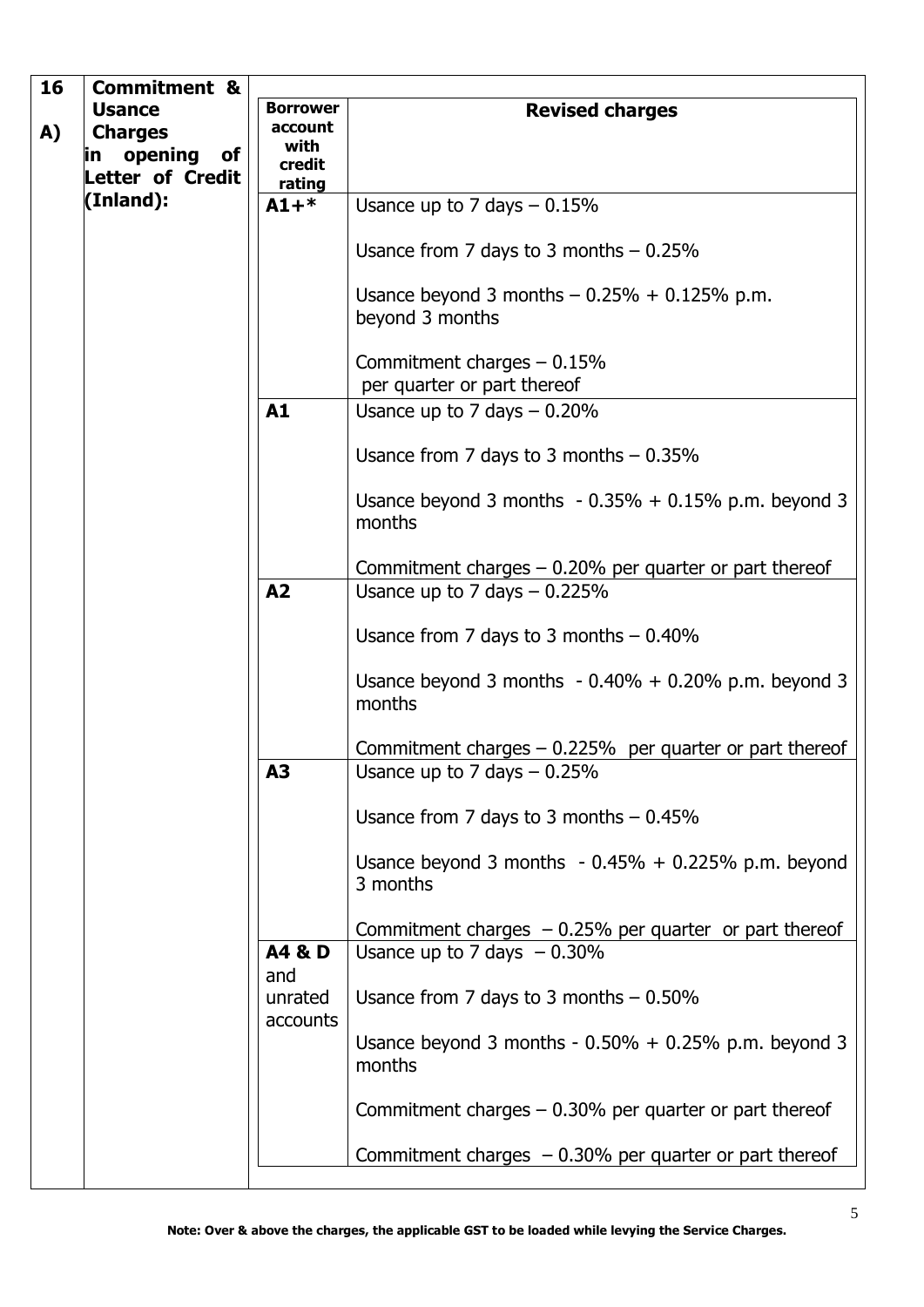|              |                                                                                                                         | *Accounts of Central Government, CPSU and State Government<br>accounts/ State CPSU accounts (guaranteed by the State<br>Government and having RWA< 20 will enjoy the rates as<br>applicable to A1+ accounts even if they are unrated |  |
|--------------|-------------------------------------------------------------------------------------------------------------------------|--------------------------------------------------------------------------------------------------------------------------------------------------------------------------------------------------------------------------------------|--|
| B            | LC is enhanced<br>/extended<br>subsequently                                                                             | Same as opening subject to minimum Rs.2000/-.                                                                                                                                                                                        |  |
| $\mathbf C$  | Amendment<br>other than above                                                                                           | Rs.500/-                                                                                                                                                                                                                             |  |
| D            | LC<br>advising<br>charges                                                                                               | 0.10% per LC with a max. of Rs.2000/- min.Rs.500/-<br>Rs.500/- per each amendment.                                                                                                                                                   |  |
| E            | LC Confirmation<br>charges                                                                                              | For addition of confirmation, @ 0.25% p.m. for the period of validity and<br>usance on the amount of LC min. Rs.500/-.                                                                                                               |  |
| F            | Advice of transfer  <br>transferable<br>in<br><b>LCs</b>                                                                | of<br>Rs.500/-<br>advice<br>transfer<br>and<br>per<br>acceptance<br>commission at 0.30% min. Rs.500/-                                                                                                                                |  |
| G            | Advice of Inland<br><b>LCs</b><br>through<br><b>SFMS</b>                                                                | Recovery of actual out of pocket expenses min. Rs.150/- per message.                                                                                                                                                                 |  |
| н            | Negotiation<br>Charges for bills<br>Under LC                                                                            | Bills up to Rs.2.50 lakhs - @ 0.50% with a minimum of Rs.500/-<br>Bills over Rs.2.50 lakhs - @ 0.30% with a minimum of Rs.1000/- and<br>maximum of Rs.5000/-                                                                         |  |
| $\mathbf I$  | payment<br>Clean<br>received under LC                                                                                   | Rs.500/-                                                                                                                                                                                                                             |  |
| $\mathbf{J}$ | Charges<br>for $\vert$<br>certifying invoices<br>subsequent<br>to<br>negotiation                                        | Rs.100/- per invoice.                                                                                                                                                                                                                |  |
| K            | Charges<br>for <sub>1</sub><br>bills<br>accepting<br>under LCs                                                          | Rs.150/- per occasion.                                                                                                                                                                                                               |  |
| L            | for<br>Charges<br>retirement of bills<br>under LCs                                                                      | 0.30% with a minimum of Rs.500/- and maximum of $Rs.5,000/-$                                                                                                                                                                         |  |
| Μ            | Charges for non-<br>payment<br>and<br>non-acceptance<br>bills<br><sub>of</sub><br>on<br>presentation/<br>on<br>due date | 0.20% of bill amount min.Rs.1000/-                                                                                                                                                                                                   |  |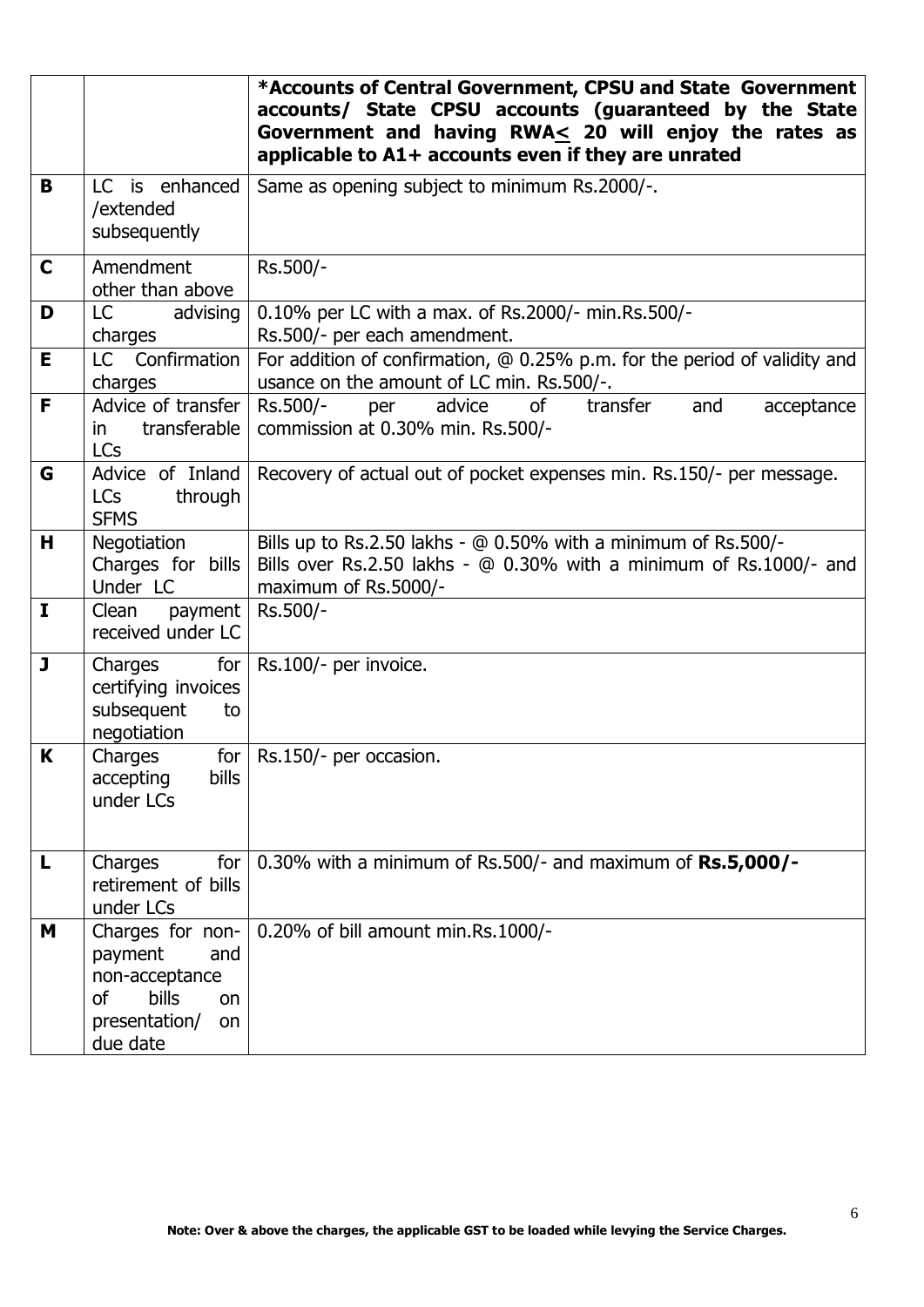#### **Charges related to Guarantee which has been linked with External Credit Rating vide Br. Circ. No.110/162 dated 15.11.2016.**

| 17.                                                                                                                                                                                                                                                                                                                                                                                                                                                                                                                |                                                                                                   | <b>Revised</b>                                                                                                                                                                                                                        |
|--------------------------------------------------------------------------------------------------------------------------------------------------------------------------------------------------------------------------------------------------------------------------------------------------------------------------------------------------------------------------------------------------------------------------------------------------------------------------------------------------------------------|---------------------------------------------------------------------------------------------------|---------------------------------------------------------------------------------------------------------------------------------------------------------------------------------------------------------------------------------------|
|                                                                                                                                                                                                                                                                                                                                                                                                                                                                                                                    | <b>Guarantees-Inland</b>                                                                          | <b>Commission Rates (Exclusive of GST)</b>                                                                                                                                                                                            |
| А.                                                                                                                                                                                                                                                                                                                                                                                                                                                                                                                 | <b>Financial Guarantees</b>                                                                       |                                                                                                                                                                                                                                       |
| A.1                                                                                                                                                                                                                                                                                                                                                                                                                                                                                                                | favour<br>of<br>Customs/Excise/Tax<br>In<br>Authorities<br>towards<br>Tax/Duties<br>Payment, etc. | For Accounts with external credit rating of AAA or<br>equivalent Long term rating.*:- Min 0.75% p.a. or 0.188%<br>per quarter or part thereof minimum Rs.5,000/- per occasion.                                                        |
| A.2                                                                                                                                                                                                                                                                                                                                                                                                                                                                                                                | "Courts"<br>Favouring<br>for release<br>of<br>amounts                                             | For Accounts with external rating of AA or equivalent Long                                                                                                                                                                            |
| A.3                                                                                                                                                                                                                                                                                                                                                                                                                                                                                                                | For Guaranteeing Loan Repayments                                                                  | term rating:-Min 1.25% p.a. or 0.31% per quarter or part                                                                                                                                                                              |
| В.                                                                                                                                                                                                                                                                                                                                                                                                                                                                                                                 | <b>Performance Guarantees</b>                                                                     | thereof min. Rs.5000/- per occasion.                                                                                                                                                                                                  |
| B.1                                                                                                                                                                                                                                                                                                                                                                                                                                                                                                                | In lieu of earnest money deposit                                                                  | For Accounts with external rating of A or equivalent Long                                                                                                                                                                             |
| B.2                                                                                                                                                                                                                                                                                                                                                                                                                                                                                                                | In lieu of tender deposits                                                                        | term rating:-Min 1.50% p.a. or 0.375% per quarter or part                                                                                                                                                                             |
| B.3                                                                                                                                                                                                                                                                                                                                                                                                                                                                                                                | In lieu of security deposit                                                                       | thereof min. Rs.5000/- per occasion.                                                                                                                                                                                                  |
| <b>B.4</b>                                                                                                                                                                                                                                                                                                                                                                                                                                                                                                         | To obtain advance payments (generally<br>exports)                                                 | For Accounts with external rating of BBB or equivalent                                                                                                                                                                                |
| B.5                                                                                                                                                                                                                                                                                                                                                                                                                                                                                                                | mobilisation<br>obtain<br>To<br>advance<br>(generally domestic)                                   | Long term rating:-Min 2.60% p.a. or 0.65% per quarter or part<br>thereof min. Rs.5000/- per occasion.                                                                                                                                 |
| <b>B.6</b>                                                                                                                                                                                                                                                                                                                                                                                                                                                                                                         | Towards direct and indirect taxes to<br>Govt. in respect of specific transaction                  | For Externally unrated accounts:-Min 3.00% p.a. or 0.75%                                                                                                                                                                              |
| <b>B.7</b>                                                                                                                                                                                                                                                                                                                                                                                                                                                                                                         | For direct/indirect taxes disputes with<br>tax authorities                                        | per quarter or part thereof min. Rs.2500/- per occasion.                                                                                                                                                                              |
| <b>B.8</b>                                                                                                                                                                                                                                                                                                                                                                                                                                                                                                         | For payment for supplies/ Services<br>made /rendered                                              | * Accounts of Central Government, CPSU and State Government<br>accounts/ State CPSU accounts (guaranteed by the State                                                                                                                 |
| <b>B.9</b>                                                                                                                                                                                                                                                                                                                                                                                                                                                                                                         | For Securing Retention Amount                                                                     | Government and having RWA< 20 will enjoy the rates as applicable<br>to AAA accounts even if they are unrated                                                                                                                          |
| <b>B.10</b>                                                                                                                                                                                                                                                                                                                                                                                                                                                                                                        | Bidding/Tendering<br>for<br>Project<br>For                                                        | For Accounts with external rating of AAA or equivalent                                                                                                                                                                                |
| <b>B.11</b>                                                                                                                                                                                                                                                                                                                                                                                                                                                                                                        | Contracts<br>For Performance in terms of any agreed<br>contract                                   | Long term rating*:- Min 0.50% p.a. or 0.125% per quarter or<br>part thereof minimum Rs.1,500/- per occasion.                                                                                                                          |
|                                                                                                                                                                                                                                                                                                                                                                                                                                                                                                                    |                                                                                                   | For Accounts with external rating of AA or equivalent Long term<br>rating:-Min 0.80% p.a. or 0.20% per quarter or part thereof<br>minimum Rs.1,500/- per occasion.                                                                    |
|                                                                                                                                                                                                                                                                                                                                                                                                                                                                                                                    |                                                                                                   | For Accounts with external rating of $A$ or equivalent Long term<br>rating:-Min 1.00% p.a. or 0.25% per quarter or part thereof<br>minimum Rs.1,500/- per occasion.                                                                   |
|                                                                                                                                                                                                                                                                                                                                                                                                                                                                                                                    |                                                                                                   | For Accounts with external rating of BBB or equivalent<br>Long term rating:-Min 1.80% p.a. or 0.45% per quarter or part<br>thereof minimum Rs.1,500/- per occasion.                                                                   |
|                                                                                                                                                                                                                                                                                                                                                                                                                                                                                                                    |                                                                                                   | For Externally unrated accounts:-Min 2.00% p.a. or 0.50% per<br>quarter or part thereof minimum Rs.1500/- per occasion.                                                                                                               |
|                                                                                                                                                                                                                                                                                                                                                                                                                                                                                                                    |                                                                                                   | * Accounts of Central Government, CPSU and State Government<br>accounts/ State CPSU accounts (quaranteed by the State<br>Government and having RWA< 20 will enjoy the rates as applicable<br>to AAA accounts even if they are unrated |
| As per HO Branch Circular 107/133 dated 15.10.2013, in lieu of The Banking Law (amendment) Act, 2012, Non<br>Obstante Clause (Limitation Clause) in the Bank Guarantee to provide minimum claim period of one year. On receipt of<br>the Original Bank Guarantee from the customer after expiry date, branches can refund the commission for the<br>remaining period e.g. if the Bank Guarantee is returned within one-three month of expiry, the commission for three<br>quarter can be refunded to the customer. |                                                                                                   |                                                                                                                                                                                                                                       |

The delegated authority for 'Modification in Limitation Clause' is conveyed vide HO Branch Circular No. 108/137 dated  $07.10.2014.$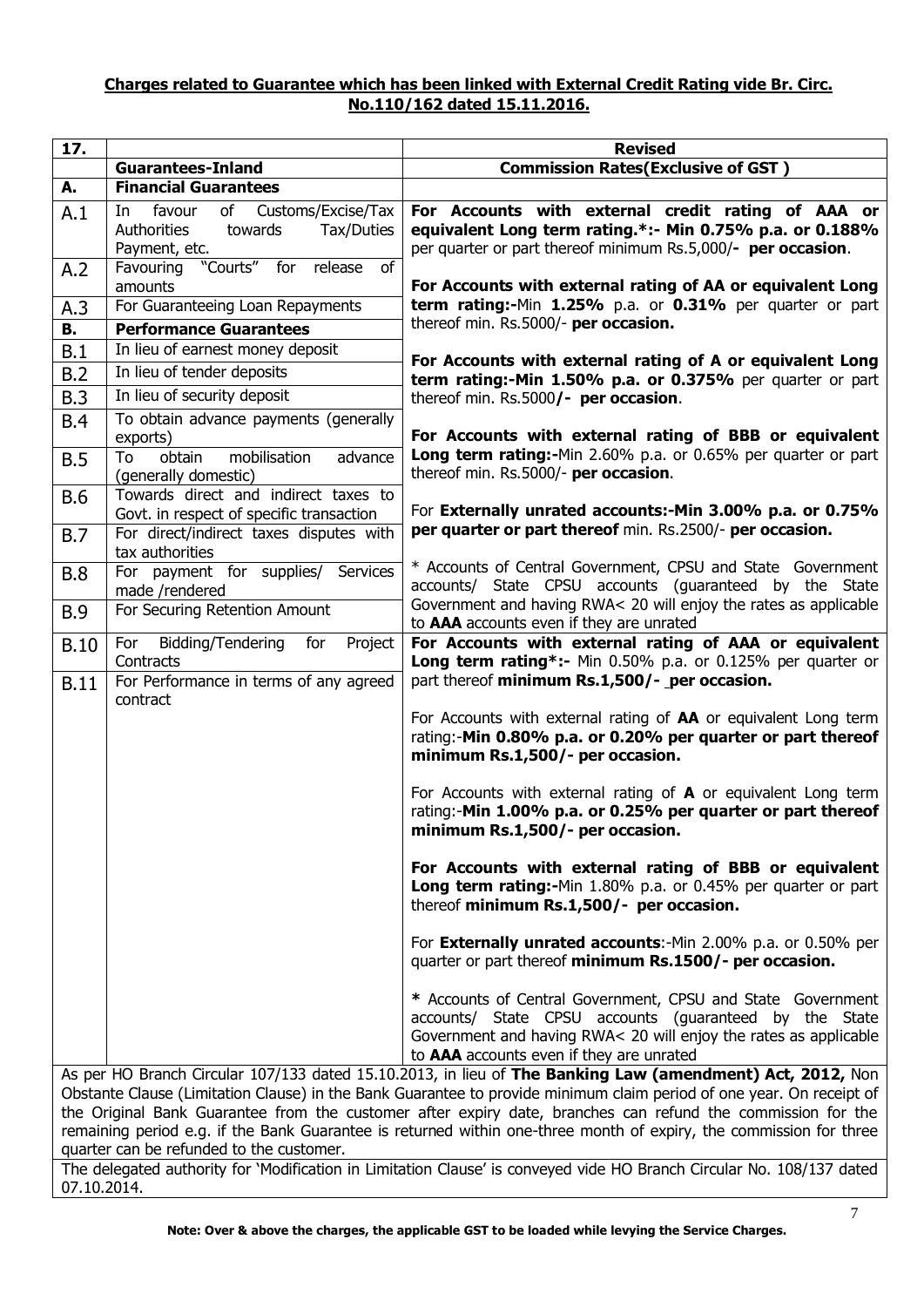### **General Notes/Clarifications :**

#### **i) Commission on issuance of Guarantees (I/F) and Letters of Credit (II F) with higher Cash Margin: (** HOBC 109/195 dated 22.01.2016)

| Extent of Cash Margin in form of<br><b>Bank Deposit</b> | <b>Reduced Commission to be charged</b> |
|---------------------------------------------------------|-----------------------------------------|
| 100% and more                                           | 25% of the applicable commission        |
| 80% and more 100%                                       | 40% of the applicable commission        |
| 60% and more 80%                                        | 60% of the applicable commission        |
| 40% and more 60%                                        | 75% of the applicable commission        |
| Less than 40%                                           | As per the existing applicable rates    |

#### **\*Cash Margin to included Bank's own Fixed Deposits.**

#### **ii) Revision in charges:**

- Since the charges are linked with external rating, as and when the rating is revised, charges are required to be aligned with revised rating.
- While **in case of LCs** already opened will carry the charges applicable as per the external rating of the account at the time of opening of LC, revised charges due to revision in rating will be applicable for LCs opened after receipt of revised rating. In case of Capex LCs, revised charges should be recovered from the date of revision in rating. Branches should obtain appropriate undertaking in this regard from the borrower.
- **BGs issued** upto one year will carry the commission as applicable at the time of issuance of BGs irrespective of revision in rating during the year. Accounts wherein BGs have been issued for a period beyond 1 year, revised commission to be charged due to revision in risk weight (downward and upward) in the accounts from subsequent quarter of receipt of revised external credit rating. Branches should obtain appropriate undertaking in this regard from the borrower.
- **iii) On expiry of external rating, it shall be treated as unrated and commission/charges will be recovered as applicable for unrated accounts.**

#### **iv) Concession on charges:**

- Presently, concessions are normally linked to applicable rates as a percentage. With substantial reduction in applicable charges for rating upto BBB, concession, if any, proposed in the accounts to be specified while seeking approval.
- **Discretionary Powers**: Existing delegation for concession in Rate of interest and service charges like processing, lead bank charges, commitment charges, TEVs charges, other charges, commission on LCs and BGs etc related to credit facilities (Approval : BM dated 13.12.2016 and **circulated vide HOBC No. 110/187 dated 29.12.2016**).
- **No processing charges or documentation charges are to be levied in case of Casual BG Limits and/ or casual LC Limits issued against 100% or more cash margin.**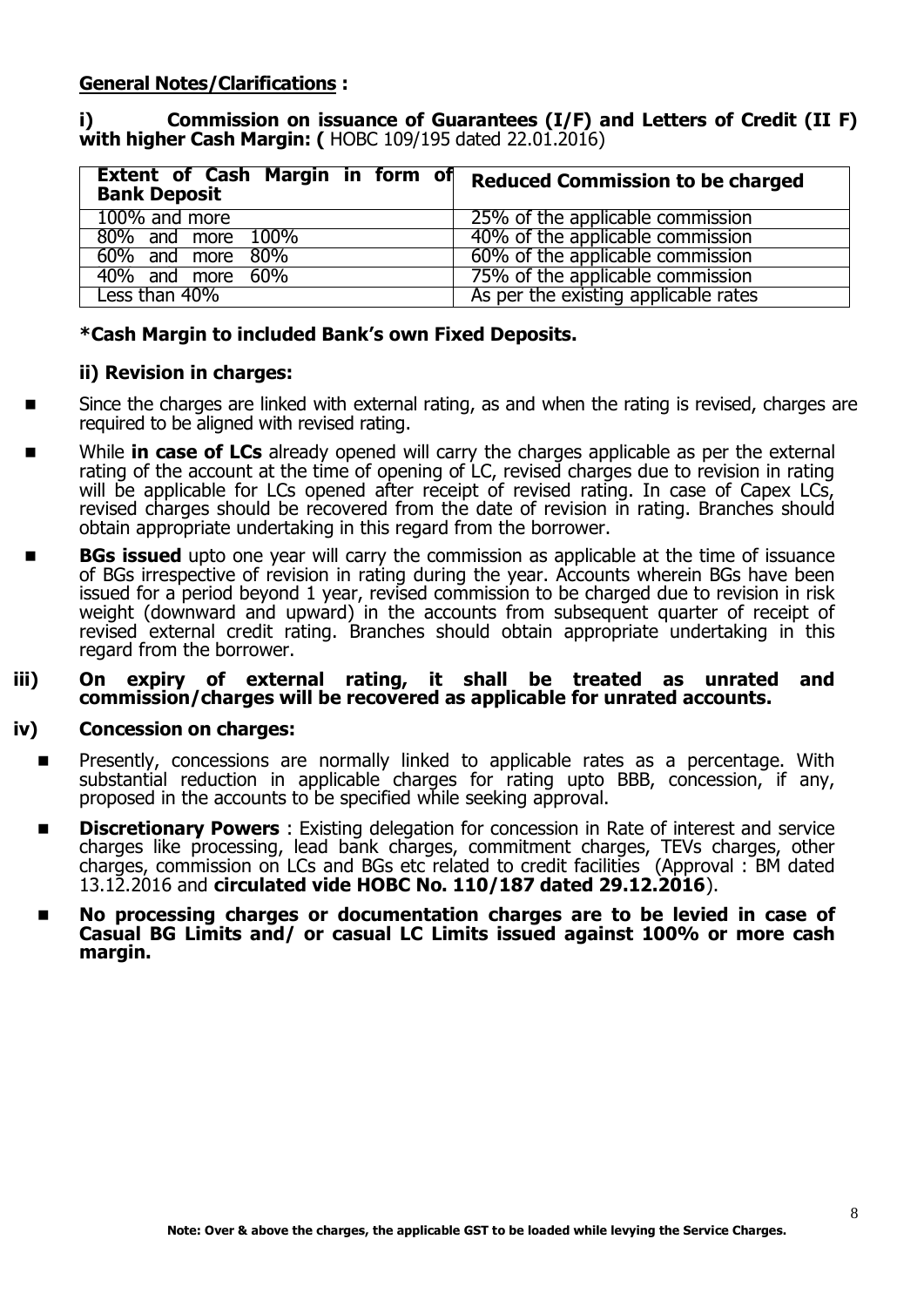| SL.<br>No. |                                                                                                                                                                                                                                                                                                                                                           | <b>Revised</b>                                                                                                                                                                                                    |                                                                                                                                                                                                                                                            |  |
|------------|-----------------------------------------------------------------------------------------------------------------------------------------------------------------------------------------------------------------------------------------------------------------------------------------------------------------------------------------------------------|-------------------------------------------------------------------------------------------------------------------------------------------------------------------------------------------------------------------|------------------------------------------------------------------------------------------------------------------------------------------------------------------------------------------------------------------------------------------------------------|--|
| 18         | <b>Guarantees on behalf</b><br><b>of</b><br>NSE/BSE/NCDEX/MCX<br><b>Members:</b>                                                                                                                                                                                                                                                                          | $\triangleright$ Rs.180/-+ 1.25% p.a. + GST for clients not maintaining<br>settlement accounts with BOI.<br>$\triangleright$ Rs.180/- + 1.00% p.a. + GST for clients maintaining<br>settlement accounts with BOI. |                                                                                                                                                                                                                                                            |  |
| 19         |                                                                                                                                                                                                                                                                                                                                                           | <b>Level of utilization</b>                                                                                                                                                                                       |                                                                                                                                                                                                                                                            |  |
|            | <b>Commitment Charges:</b><br>{Applicable to accounts                                                                                                                                                                                                                                                                                                     |                                                                                                                                                                                                                   | <b>Commitment Charge</b>                                                                                                                                                                                                                                   |  |
|            | with fund based limits of<br>Rs.1.00 crore and above in                                                                                                                                                                                                                                                                                                   | Less than 60%                                                                                                                                                                                                     | 0.25% p.a. on unutilised<br>portion                                                                                                                                                                                                                        |  |
| 20         | Large & Mid Corporate<br>verticals only (Other<br>verticals to be exempted<br>from this $)\}$<br>It is levied on quarterly<br>basis with tolerance level<br>of 30% of quarterly<br>operating limit/ drawing<br>limit. (Ref. Branch Circular<br>99/146<br>dated<br>No.<br>22.12.2005 & 102/207<br>dated 24.02.2009)<br>basis as per rates mentioned above. | 60% & above                                                                                                                                                                                                       | No commitment charges.<br>*Wherever operating limits are fixed, commitment charges will be levied in relation to operating limits<br>and not sanctioned limits and to be levied on per annum basis and recovery should made on quarterly<br><b>Revised</b> |  |
|            | <b>Commercial Paper:</b>                                                                                                                                                                                                                                                                                                                                  | 0.50% p.a. of face value of CP issue                                                                                                                                                                              |                                                                                                                                                                                                                                                            |  |
|            | Issuing Paying Agent<br>i.<br>charges                                                                                                                                                                                                                                                                                                                     |                                                                                                                                                                                                                   |                                                                                                                                                                                                                                                            |  |
|            | ii. Charges for allotment/<br>redemption<br>and<br>sale/purchase<br>transactions.                                                                                                                                                                                                                                                                         | <b>CDSL</b>                                                                                                                                                                                                       | <b>NSDL</b>                                                                                                                                                                                                                                                |  |
|            | iii. Account Maintenance                                                                                                                                                                                                                                                                                                                                  | Rs.1,000/-                                                                                                                                                                                                        | Rs.350/-                                                                                                                                                                                                                                                   |  |
|            | iv. Charges per transaction<br>Security-<br>per<br>Sale/purchase                                                                                                                                                                                                                                                                                          | Rs.275/-                                                                                                                                                                                                          | Rs.350/-                                                                                                                                                                                                                                                   |  |
|            | Charges<br>for<br>re-<br>v.<br>materialisation<br>per<br>request.                                                                                                                                                                                                                                                                                         | Rs.30/-                                                                                                                                                                                                           | Rs.30/-                                                                                                                                                                                                                                                    |  |
|            | vi. Charges for earmarking<br>limits for CP- 1.00%                                                                                                                                                                                                                                                                                                        |                                                                                                                                                                                                                   | 1.00% p.a. (in addition to applicable commitment charges)                                                                                                                                                                                                  |  |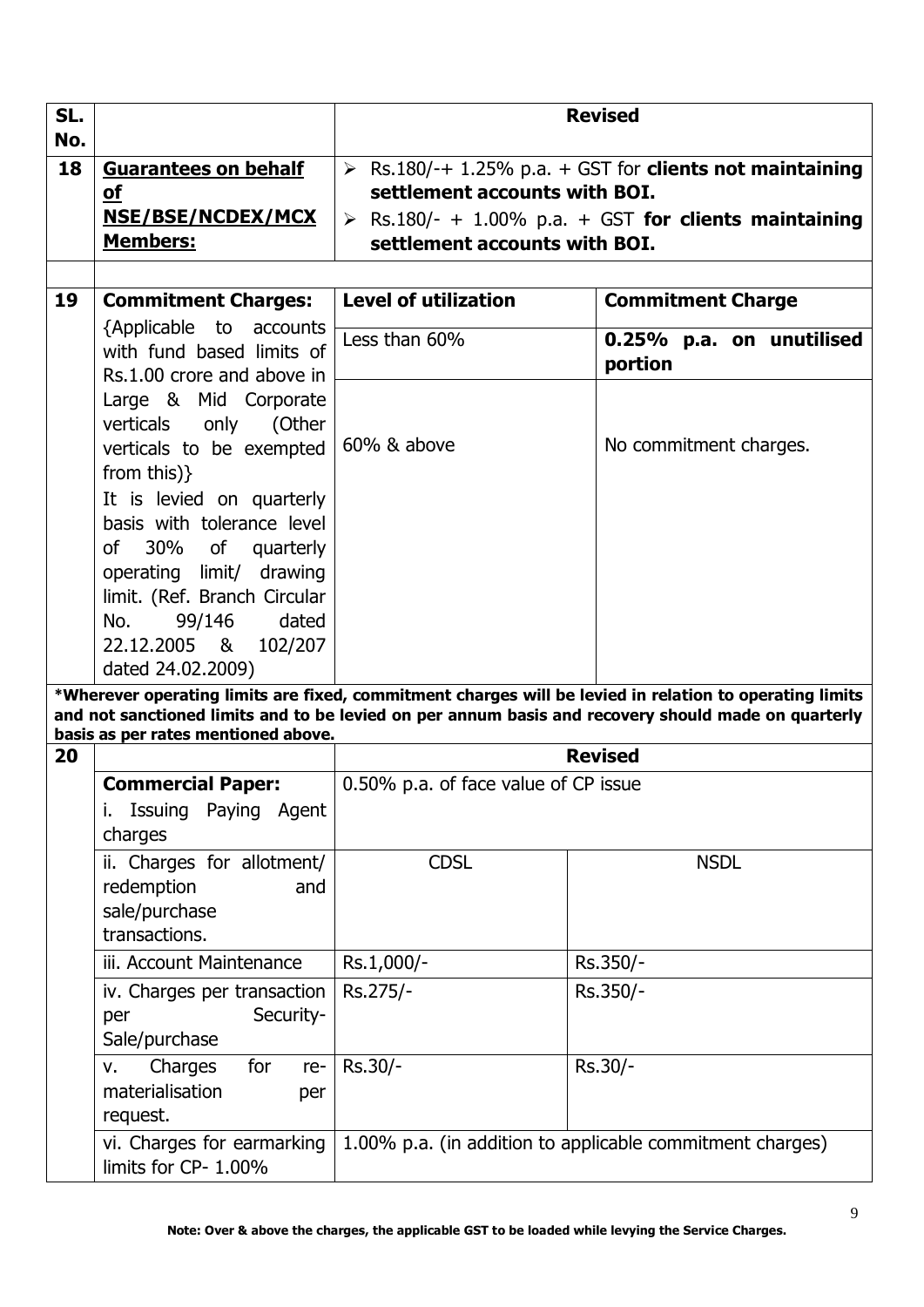| 21 | <b>Earmarking of Limits</b>         | Rs.10,000/- p.a. per Branch                                      |
|----|-------------------------------------|------------------------------------------------------------------|
| 22 | <b>Issuance of NOC</b>              | A flat charge of Rs.20,000/- to be levied at the time of issuing |
|    |                                     | NOC for ceding first/ second charge/Other purpose in respect     |
|    |                                     | of all accounts having credit limit of Rs.1 crore and above.     |
| 23 | <b>Equitable</b><br><b>Mortgage</b> | Rs.20,000/- per equitable mortgage.                              |
|    | charges                             | Single /First Mortgage will have Mortgage charges of             |
|    | Charges to be levied                | Rs.20,000/- and subsequent Mortgage charges in case of           |
|    | both for original and               | creation/ extension of multiple mortgages in the same account    |
|    | extension<br><b>of</b>              | to be recovered at Rs.10,000/- each. Modified vide Cir. Letter   |
|    | mortgages.                          | No. C & IC: PRW:2011-12:160 dated 08.12.2011.                    |
|    |                                     | Single Mortgage may consist of one property or multiple          |
|    |                                     | properties at a time. Branches be guided accordingly.            |
| 24 | Service<br>for<br>charges           | Please refer Retail Banking Department Annexure for              |
|    | Furnishing copy of <b>Credit</b>    | applicable charges.                                              |
|    | <b>Information Report and</b>       |                                                                  |
|    | <b>CERSAI</b><br>Registration       |                                                                  |
|    | charges.                            |                                                                  |

| <b>SL</b> |                                                                                                                 | <b>Revised</b>                                 |                                                                             |                                                                                                                                                           |
|-----------|-----------------------------------------------------------------------------------------------------------------|------------------------------------------------|-----------------------------------------------------------------------------|-----------------------------------------------------------------------------------------------------------------------------------------------------------|
| <b>NO</b> |                                                                                                                 | (Approved B.M./24.09.2021)                     |                                                                             |                                                                                                                                                           |
| 25        | Tech.                                                                                                           |                                                | Fee Structure for TEVS is as under:                                         |                                                                                                                                                           |
|           | <b>Inspection</b><br>charges                                                                                    |                                                | 1. Details of fee charged for TEVS are as below                             |                                                                                                                                                           |
|           | (Project<br><b>Appraisal</b><br><b>Charges</b> )<br>Medium<br>and<br><b>Scale</b><br>Large<br><b>Industries</b> |                                                | <b>Applicability of TEV Charges</b>                                         |                                                                                                                                                           |
|           |                                                                                                                 | <b>Aggregate</b><br><b>Limits</b><br>(FBL+NFBL | <b>TEV study carried</b><br>out by Bank's<br><b>Technical Officer</b>       | No TEV study conducted by<br><b>Technical Officer</b>                                                                                                     |
|           |                                                                                                                 | Less than<br>Rs.1 crore                        | <b>Rs.2.00 Lacs</b>                                                         | No TEV fee, No increase in<br>processing charges                                                                                                          |
|           |                                                                                                                 | than<br>less<br>Rs.10 crores                   | Rs.1 crore to $ 0.25\%$ of aggregate<br>limits (minimum fee<br>of Rs.2Lacs) | No TEV fee, but Increase the<br>processing charges by 0.1% of<br>additional aggregate limits                                                              |
|           |                                                                                                                 | Rs.10 crores<br>to Rs.5 crores                 | 0.25% of aggregate<br>limits                                                |                                                                                                                                                           |
|           |                                                                                                                 | Above Rs.25<br>crores                          | 0.5% of aggregate<br>limits                                                 |                                                                                                                                                           |
|           |                                                                                                                 | Maximum<br>fee/charges                         | Rs.20 Lacs                                                                  | Increase in processing charges<br>is capped at Rs.2.00 Lacs                                                                                               |
|           |                                                                                                                 |                                                |                                                                             | Technical Appraisal fee or TEVS fee is chargeable at the time of considering<br>fresh/additional FB limits. The fee will be charged on the basis of total |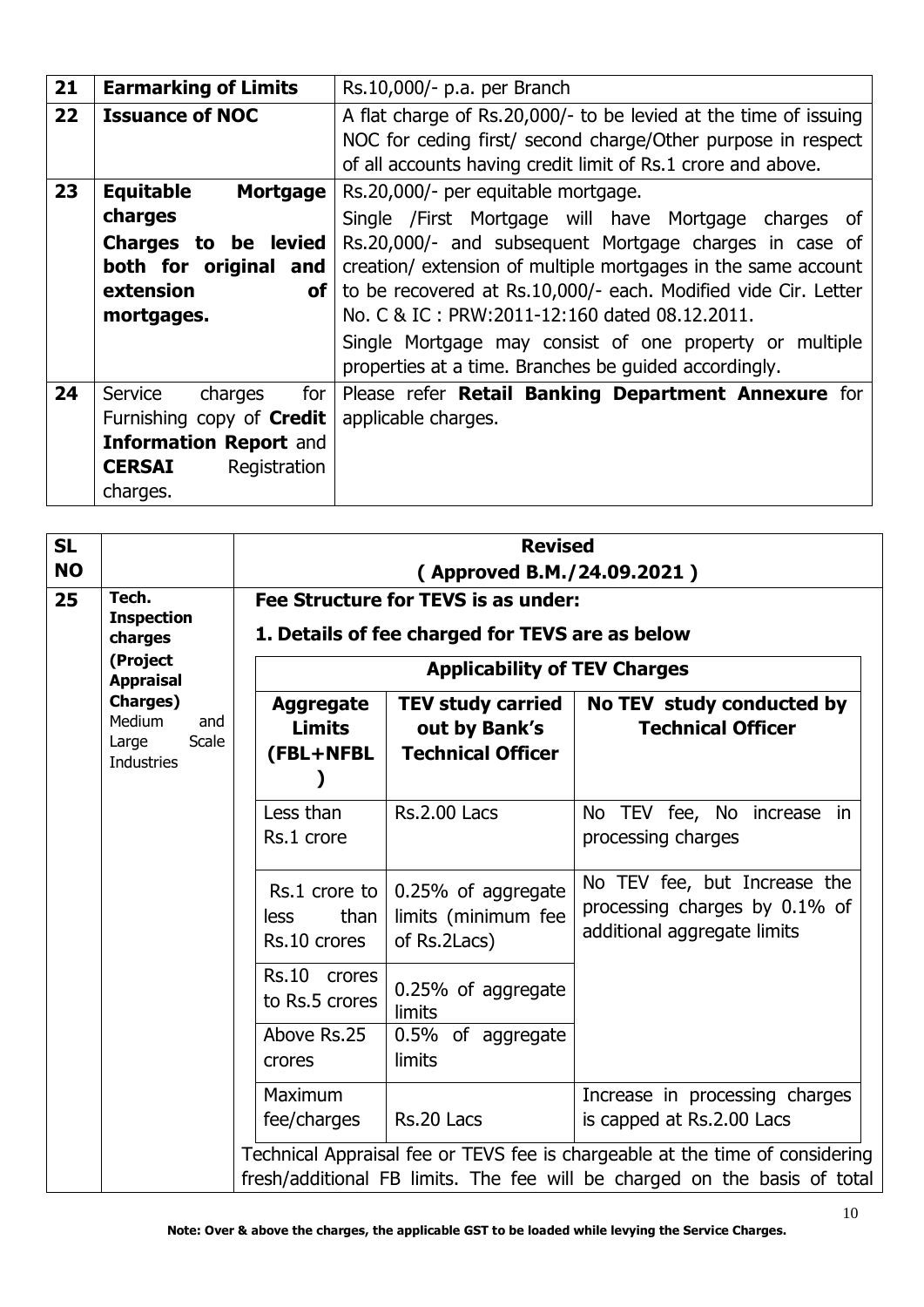aggregate limits **applied for** by the proponent at the time of first appraisal. The same will be on the basis of only incremental (FB + NFB) limits **applied for** in respect of subsequent appraisals.

# **2. Payment of TEVS fee**

As TEVS fee is related only to pre-sanction stage process, the practice of linking the fees to sanctioned limits ultimately, was **dispensed with**. This has resulted in more realistic application for finance from the proponents and consequent realistic financial projections/qualitative inputs. As hitherto, 50% of the TEVS fee should be **collected up front** on the basis of **aggregate limits applied for.** The balance is to be paid at the time of sanction. As an exemption to the timing of collection, in respect of restructuring accounts the collection can be done at the time of sanction/after sanction.

# **3. Waiver of appraisal fee**

Sanctioning authority not less than the level of Zonal Manager can waive TEV Fee in accounts with credit rating not below entry level rating as under:

- i) 25% of applicable fee Zonal Manager
- ii) 50% of applicable fee General Manager, NBG/Head Office
- iii) 100% of applicable fee ED-LCC, Head Office.

# **4. Refund of appraisal fee**

In case of non-sanction of limits by Bank after TEV appraisal for its own reasons, 60% of the upfront fee charged to be refunded. (60% of 50% applicable fee collected). Retention of 40% upfront fee is aimed at recovery of the cost of efforts put in by the Bank and its employees in getting viability study conducted.

In the event of non-sanction for any reason attributable to non compliance of any requirement of the Bank by the proponents or on account of information provided by them proving to be incorrect / distorted, no refund of upfront portion of Appraisal fees can be made.

Non availment or only part availment of sanctioned limits by the proponents after sanction of limits by Bank, will not qualify for any refund/reduction in appraisal fee.

# **5. Appraisal Fee in Consortium Accounts**

i) In consortium accounts where we are not the leader, TEVS fees shall not be charged unless the assignment is entrusted to us by other lenders.

ii) Whenever joint TEVS is undertaken by more than one lender including our Bank, TEVS appraisal fees shall be calculated for the total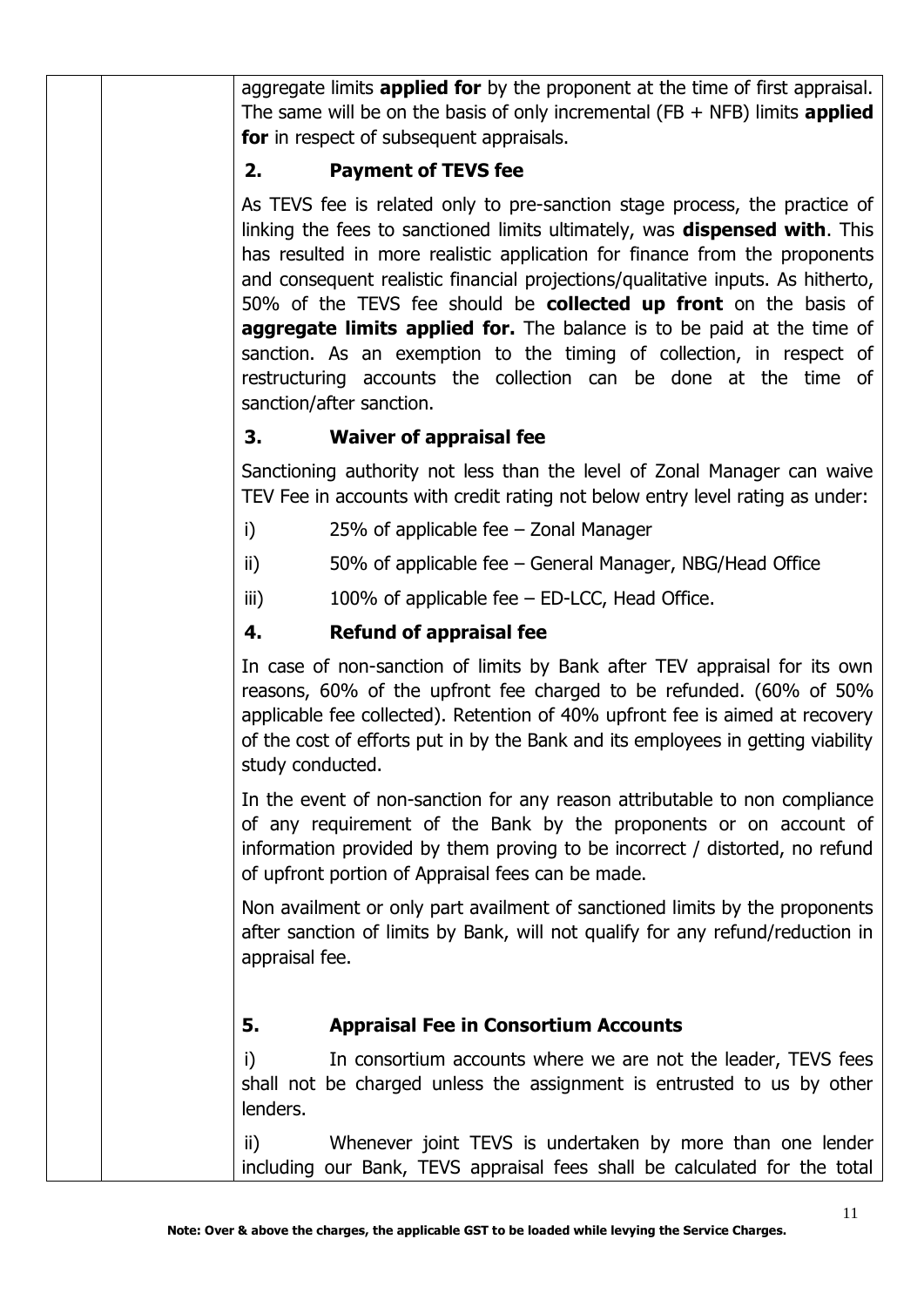limits from the consortium at rates mutually agreed to between the appraising bankers. These rates shall be approved by the respective zonal managers and the appraisal fee shall be divided among the **appraising lenders** in the ratio of **their** limits.

iii) No TEV fee is to be charged in accounts a) where TEVS reports from outside consultants were obtained and accepted by the Consortium leader/other lenders or b) TEV study is carried out by All India FIs/Banks (as given in annexure III) and the same is being relied upon by the Bank or c) in accounts of existing select valued customers where they have got their projects evaluated by reputed consultants and the Bank is willing to accept the said report. Such reports are exempted from vetting also and no vetting fee is chargeable in such accounts.

# **6. Charging of TEVS Appraisal Fee in stressed accounts**

### i) Where increase in limits is sought

 In such cases where increase in limits is sought by the borrowers, TEVS appraisal fee applicable to normal accounts will be charged.

### ii) Where no increase in limits is sought

 Fee will be charged at the rate of **50%** of the applicable rate **on "existing aggregate dues (including uncharged component) in respect of loan accounts and higher of the sanctioned limits or dues (including uncharged component)** in case of WC limits" **instead of normal clause of "additional limits".** Cap for maximum fee, however, to be retained at existing levels.

iii) Appraisal fee in stressed accounts where no increase in limits sought & where the borrower is not co-operative.

 In such stressed accounts where the borrower is of the view that the operations of the unit are not viable (or he does not continue evincing interest), he may not be willing to continue the activity himself and will not be willing to pay for any TEVS fees. The bank may, however, need to carry out TEVS in order to decide on the future course of action, including taking possession of the unit and selling to someone else interested in running the activity. In case of such accounts the charging of fee may be decided based on the following:

a) No fee will be charged if we are the sole bankers as it may not be recoverable from the borrower. Zonal Manager to decide in this regard up to his delegated authority of sanction of credit limits and beyond that GM, Credit at Head Office.

b) In case of a consortium account, where we are not the leader and it is decided that our bank is to carry out TEVS, members of the consortium should be asked to pay the fee in the ratio of their existing aggregate outstanding.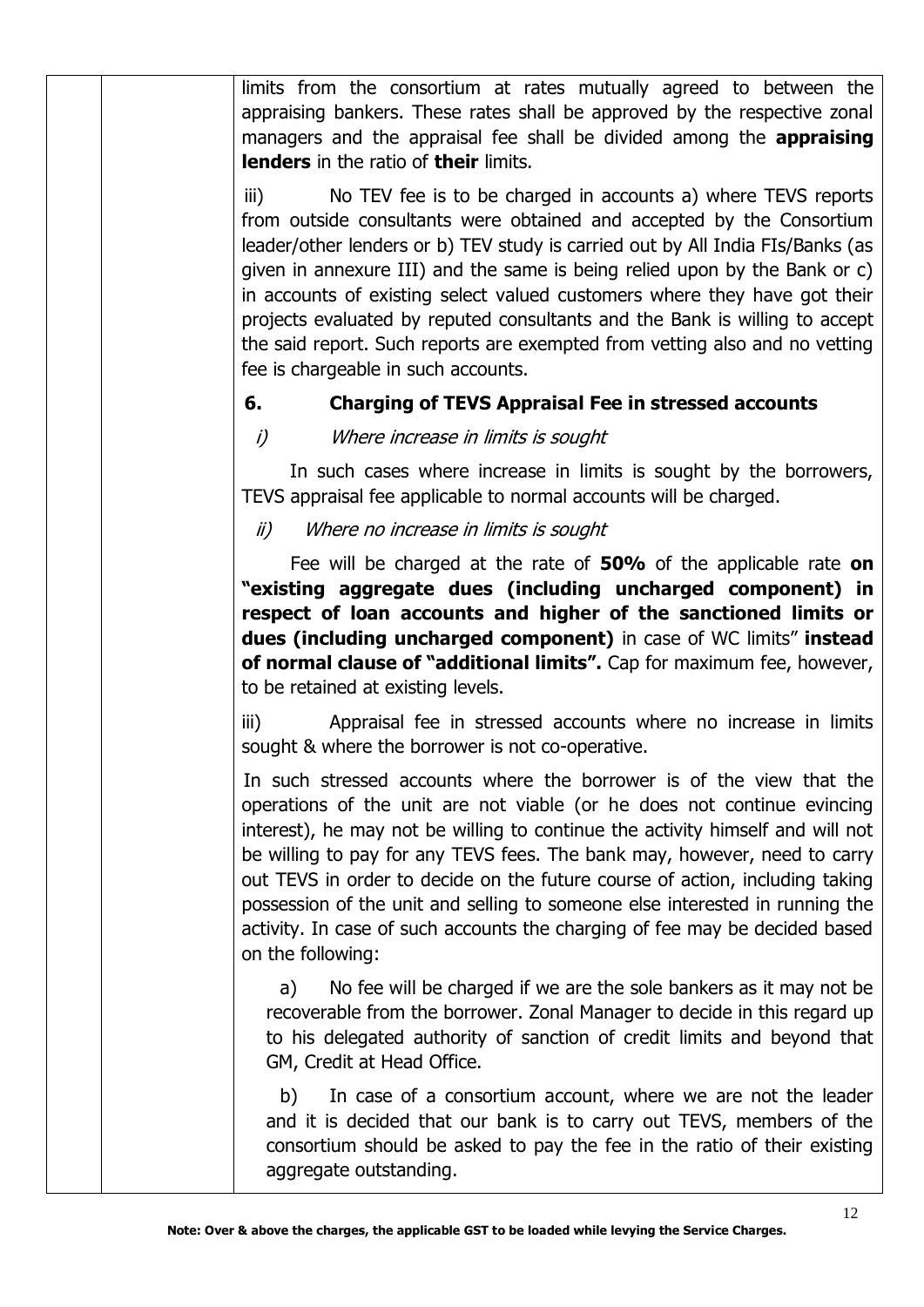# **7. TEVS fee for Re-appraisal of Projects appraised earlier by TAD/TACs:**

| <b>Reference Type</b>                                         | <b>Re-appraisal Fee</b>                                                                                       |
|---------------------------------------------------------------|---------------------------------------------------------------------------------------------------------------|
| Accounts where no increase in<br>aggregate Limits is proposed | 10% of applicable TEVS fee                                                                                    |
| Accounts where increase<br>aggregate Limits is proposed       | in $\vert$ 10% of applicable TEVS fee for the<br>limits sought originally + TEVS fee<br>for additional limits |

Re-appraisal refers only to those projects where earlier appraisal has been carried out by our Bank. Any re-study of the project appraised by outside consultants earlier will be considered as Fresh Appraisal.

# **8. Waiver of Re-appraisal Fees**

Sanctioning authorities not less than the level of Zonal Manager can waive reappraisal Fee in accounts with credit rating not below entry level rating as under:

- i) 25% of applicable fee Zonal Manager
- ii) 50% of applicable fee General Manager, NBG/Head Office
- iii)  $100\%$  of applicable fee ED-LCC, Head Office.

# **9. Fee for TEV study by our Bank for other banks/FIs /other Agencies**

0.50% of the Project Cost  $+$  inspection Charges\* with a cap of Rs.50 lakhs

\*includes Lodging, boarding, air/train/ other traveling Charges (including local travel) plus allowances payable to officers deployed – permissible as per Bank's rules

# **10. Fee for Sharing of TEVS report**

a) 0.25% of aggregate fund based limits (FBL+NFBL) for limits upto Rs.25 crores.

b) 0.50% of aggregate fund based limits (FBL+NFBL) for limits beyond Rs.25 crores.

Fee as above would be worked out on total limits sought from the consortium/MBA (including limits from our Bank) and shall include fee for our exposure also.

Sharing of TEVS report other than as mentioned above, henceforth, shall be regarded as constituting revenue leakage and shall attract accountability.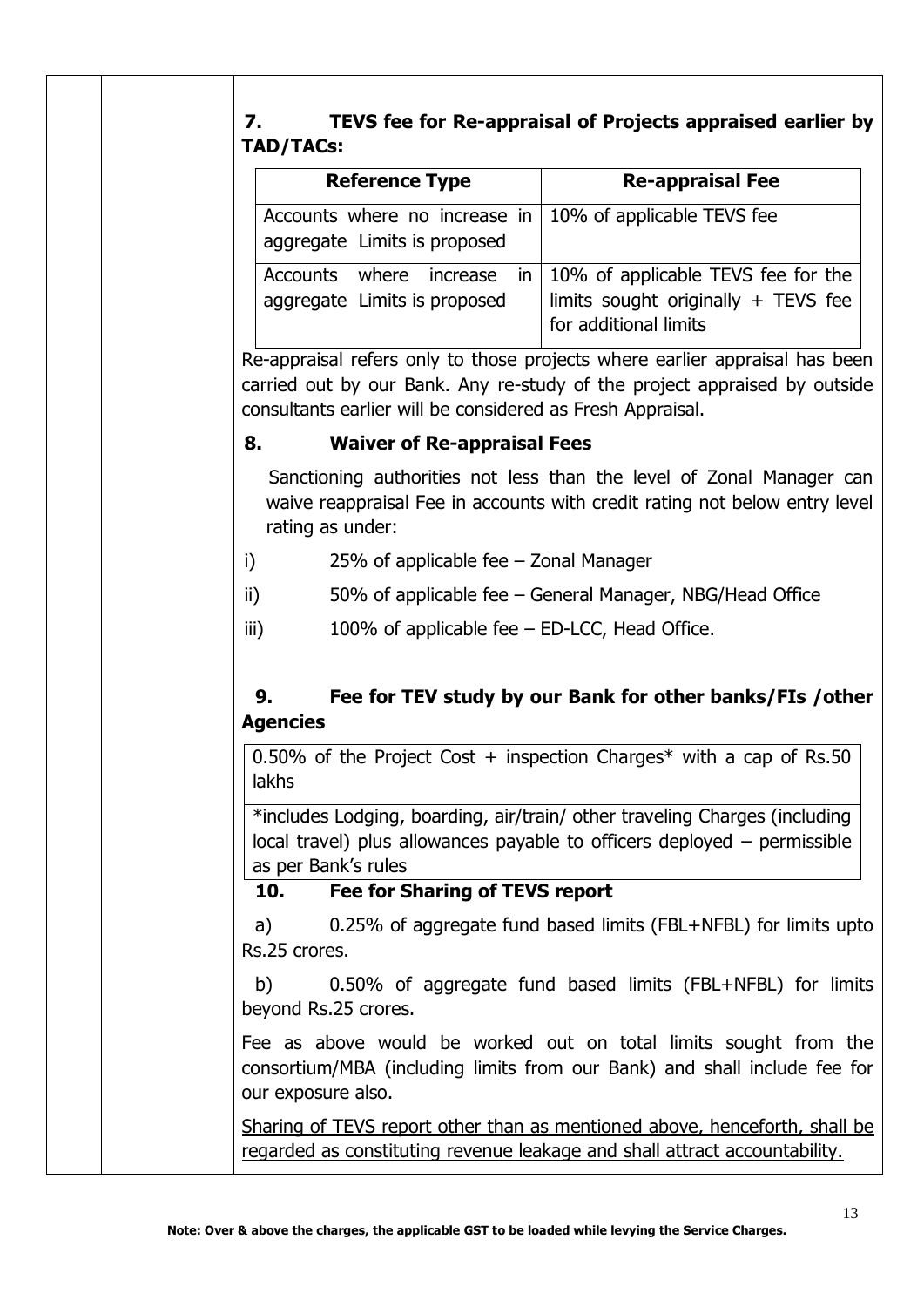# **11. Fee for Vetting of TEVS report of external consultants /FIs/ Banks**

| <b>Criteria</b>                                                                                                                                                                                                                                                  | <b>Vetting Charges</b>                                                                                                                                                                                                                                                                                             |
|------------------------------------------------------------------------------------------------------------------------------------------------------------------------------------------------------------------------------------------------------------------|--------------------------------------------------------------------------------------------------------------------------------------------------------------------------------------------------------------------------------------------------------------------------------------------------------------------|
| 1. In case, TEVS appraisal is<br>carried out by the external<br>consultants at<br>Bank's<br>instance and with<br><u>prior</u><br>approval of $GM - in-charge$<br>of TAD, Head Office<br>2. TEVS is carried out<br>by<br>another Bank/FI or<br>its<br>subsidiary. | i) Where fee paid to the<br>is<br>consultant<br><b>less</b><br>than<br>applicable TEVS charges as per<br>para 1 - Difference between the<br>applicable TEVS charges to the Bank<br>and fee paid to the outside<br>consultant subject to a minimum of<br>25% of the applicable TEVS charges<br>(Service Tax extra). |
| 3. TEV is got carried out from<br>outside consultant<br>by<br>leader/Lead<br>consortium<br>arranger.                                                                                                                                                             | ii) Where fee paid to the consultant<br>is equal to or more than applicable<br>TEVS charges as per para 1 -25% of<br>applicable TEVS charges<br>the<br>(Service Tax extra).                                                                                                                                        |
| In case, the customer himself<br>gets a TEVS conducted by a<br>consultant of his choice,<br>whether<br>such consultant is<br>approved by Bank or otherwise.                                                                                                      | Normal applicable TEVS charges /<br>fee as mentioned in para 1 (Service<br>Tax extra)                                                                                                                                                                                                                              |

# **12. Waiver of Vetting Fees**

As in the case of TEVS fees, sanctioning authorities not less than the level of Deputy General Managers are empowered to waive up to 50% of the vetting fee to existing or canvassed AAA (LC1 to LC2 and )/ AA(LC3 to LC4) rated or substantial deposit rated accounts on a case to case basis. The reasons for reduction in fee should be recorded in such cases.

Waiver of 100% vetting fee, in rare cases, will have to be approved by the respective sanctioning authority for the related proposal, however not less than the level of concerned General Manager at Head Office.

# **13. Fee for re-vetting**

| <b>Reference Type</b>                                                                  | <b>Re-vetting Fee</b>                                                                                                                            |
|----------------------------------------------------------------------------------------|--------------------------------------------------------------------------------------------------------------------------------------------------|
| Accounts where no increase<br>is is<br>aggregate<br>Limits<br>$\mathsf{I}$<br>proposed | 10% of applicable Vetting fee                                                                                                                    |
| aggregate<br>Limits<br>proposed                                                        | Accounts where increase in $\vert$ 10% of applicable Vetting fee for the<br>is   limits sought originally + Vetting fee for<br>additional limits |